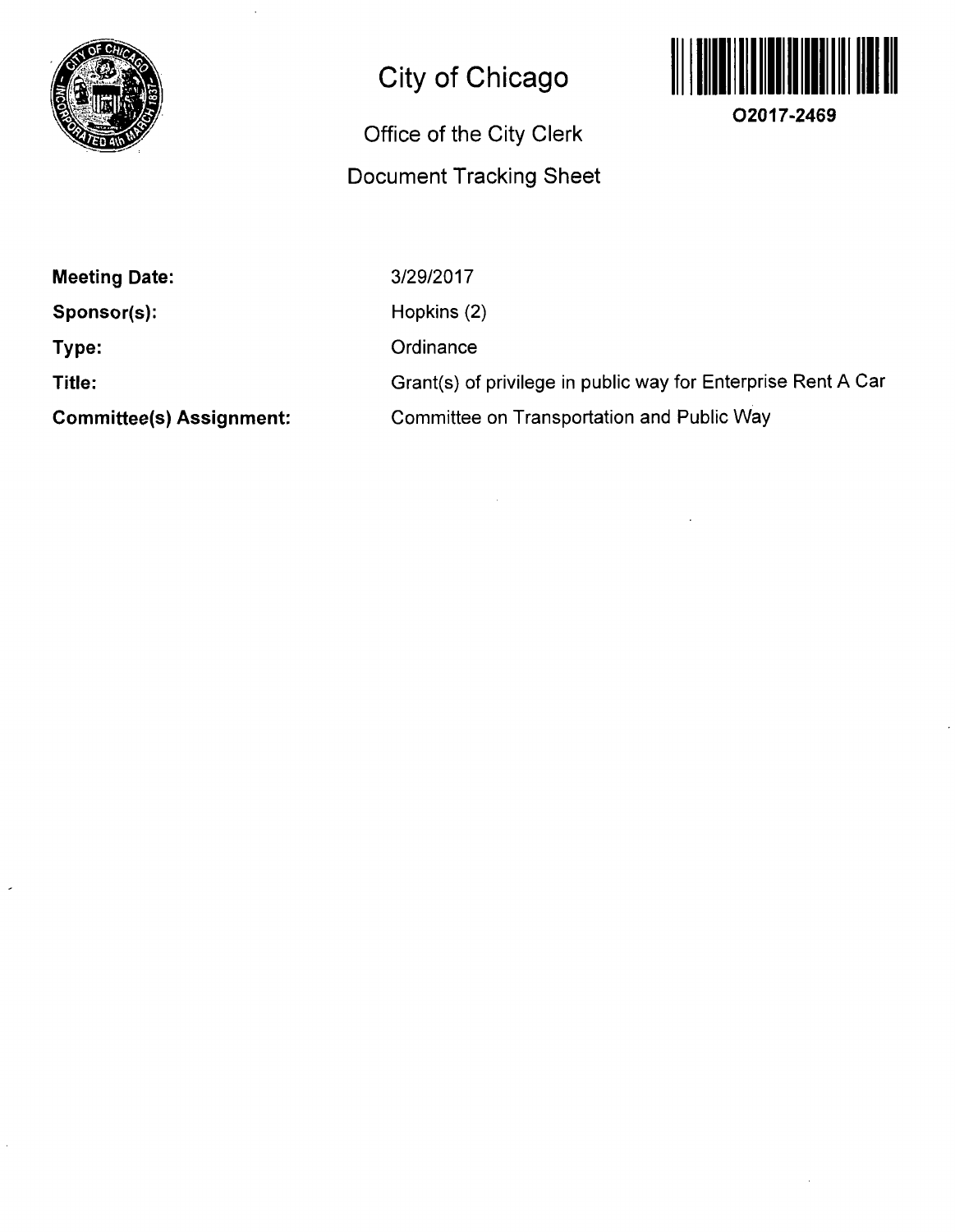**ORDINANCE** ENTERPRISE RENT A CAR Acct. No. 63584 - 53 Permit No. 1126596

Be It Ordained by the City Council of the City of Chicago:

SECTION 1. Permission and authority are hereby given and granted to ENTERPRISE RENT A CAR, upon the terms and subject to the conditions of this ordinance to maintain and use one (1) sign(s) projecting over the public right-of-way attached to its premises known as 850 N. State St..

Said sign structure(s) measures as follows; along N. State Street: One (1) at sixteen (16) feet in length, two (2) feet in height and ten point one seven (10.17) feet above grade level.

The location of said privilege shall be as shown on prints kept on file with the Department of Business Affairs and Consumer Protection and the Office of the City Clerk.

Said privilege shall be constructed in accordance with plans and specifications approved by the Department of Transportation (Division of Project Development) and Zoning Department - Signs.

This grant of privilege in the public way shall be subject to the provisions of Section 10-28-015 and all other required provisions of the Municipal Code of Chicago.

The grantee shall pay to the City of Chicago as compensation for the privilege #1126596 herein granted the sum of three hundred (\$300.00) per annum in advance.

A 25% penalty will be added for payments received after due date.

The permit holder agrees to hold the City of Chicago harmless for any damage, relocation or replacement costs associated with damage, relocation or removal of private property caused by the City performing work in the public way.

Authority herein given and granted for a period of five (5) years from and after Date of Passage.

Alderman

Brian Hopkins 2<sup>nd</sup> Ward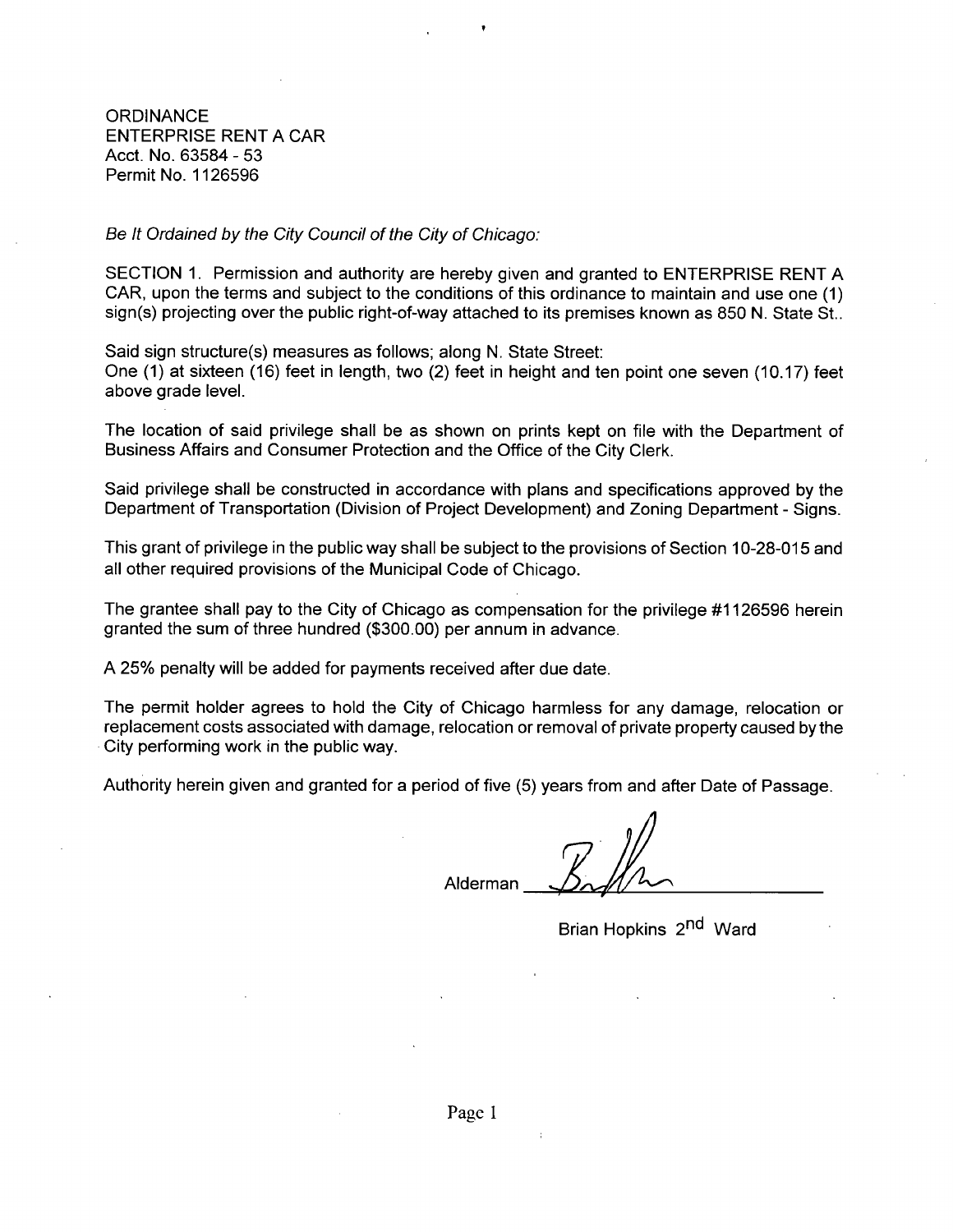